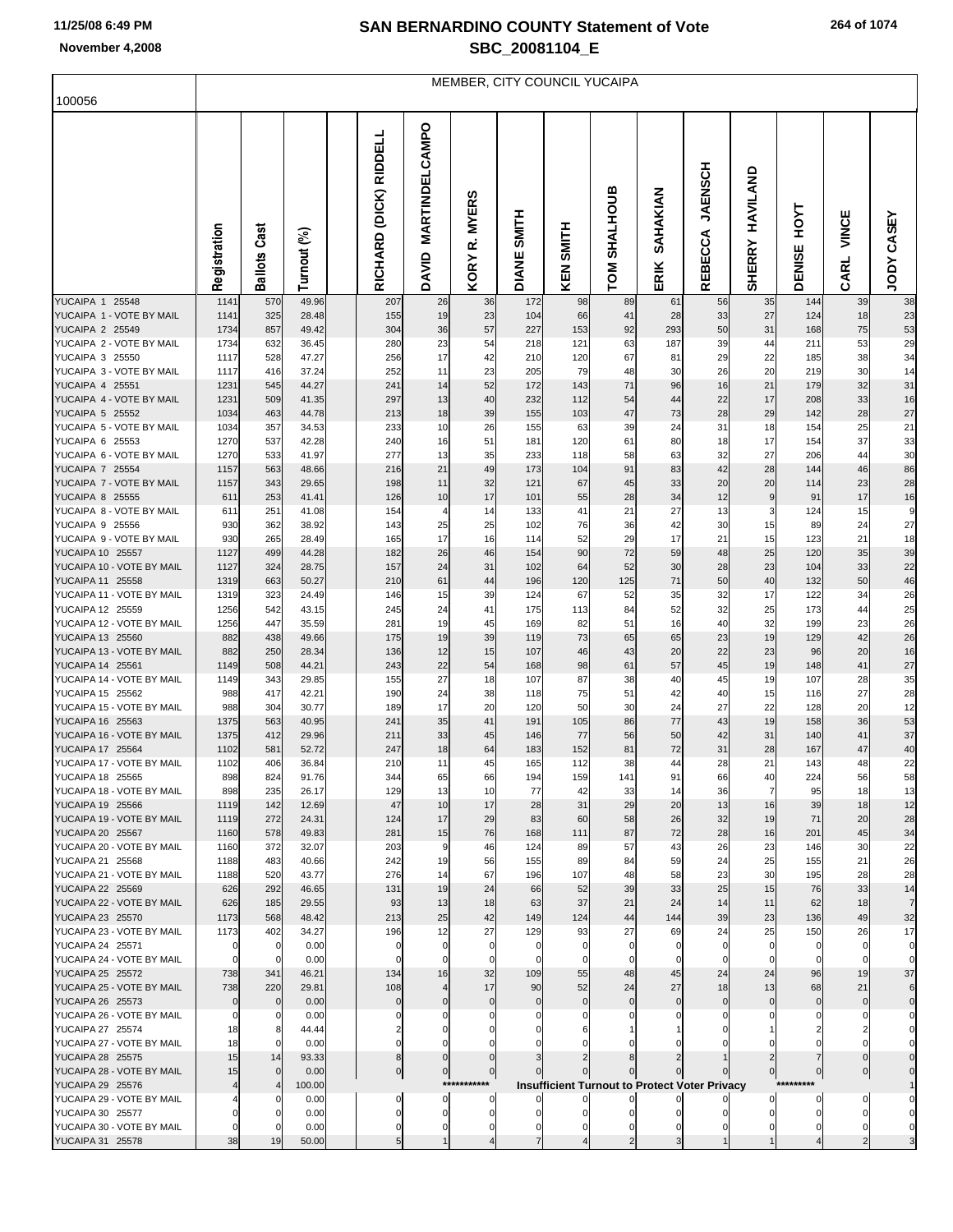|                                               |                |                       |               |                        |                         | MEMBER, CITY COUNCIL YUCAIPA |                       |                |                                                      |                  |                           |                           |                          |                      |                         |
|-----------------------------------------------|----------------|-----------------------|---------------|------------------------|-------------------------|------------------------------|-----------------------|----------------|------------------------------------------------------|------------------|---------------------------|---------------------------|--------------------------|----------------------|-------------------------|
| 100056                                        |                |                       |               |                        |                         |                              |                       |                |                                                      |                  |                           |                           |                          |                      |                         |
|                                               | Registration   | <b>Ballots Cast</b>   | Turnout (%)   | RICHARD (DICK) RIDDELL | MARTINDELCAMPO<br>DAVID | <b>R. MYERS</b><br>KORY      | <b>SMITH</b><br>DIANE | HIMS<br>KEN    | SHALHOUB<br>MO.                                      | SAHAKIAN<br>ERIK | <b>JAENSCH</b><br>REBECCA | HAVILAND<br><b>SHERRY</b> | <b>L</b><br>DA<br>DENISE | <b>VINCE</b><br>CARL | CASEY<br><b>Ador</b>    |
| YUCAIPA 31 - VOTE BY MAIL<br>YUCAIPA 32 25579 | 38<br>209      | $\overline{0}$<br>168 | 0.00<br>80.38 | $\overline{0}$<br>63   | $6 \mid$                | $\circ$<br>9                 | $\Omega$<br>57        | $\Omega$<br>35 | $\Omega$<br>24                                       | $\Omega$<br>20   | $\Omega$<br>13            | 12                        | $\overline{0}$<br>42     | $\overline{0}$<br>17 | $\mathbf 0$<br>22       |
| YUCAIPA 32 - VOTE BY MAIL                     | 209            | $\overline{2}$        | 0.96          |                        |                         | ***********                  |                       |                | <b>Insufficient Turnout to Protect Voter Privacy</b> |                  |                           |                           |                          |                      | $\pmb{0}$               |
| YUCAIPA 33 25580                              |                | $\Omega$              | 0.00          | $\mathbf{0}$           | O                       | 0                            |                       |                |                                                      |                  |                           |                           | $\Omega$                 | $\Omega$             | 0                       |
| YUCAIPA 33 - VOTE BY MAIL                     |                | $\Omega$              | 0.00          | $\mathbf{0}$           | $\Omega$                | $\Omega$                     |                       |                |                                                      |                  |                           |                           |                          |                      |                         |
| YUCAIPA 34 25581                              |                | $\Omega$              | 0.00          | $\mathbf{0}$           | $\Omega$                | $\Omega$                     |                       |                |                                                      |                  |                           |                           |                          |                      | 0                       |
| YUCAIPA 34 - VOTE BY MAIL                     |                | $\Omega$              | 0.00          | $\overline{0}$         | $\pmb{0}$               | $\overline{0}$               |                       |                | $\Omega$                                             |                  | $\overline{0}$            |                           | $\mathbf 0$              | $\mathbf 0$          | $\mathbf 0$             |
| YUCAIPA 35 25582                              |                | $\overline{c}$        | 100.00        |                        |                         | ***********                  |                       |                | <b>Insufficient Turnout to Protect Voter Privacy</b> |                  |                           |                           | *********                |                      | $\overline{\mathbf{c}}$ |
| YUCAIPA 35 - VOTE BY MAIL                     | $\mathfrak{p}$ | $\Omega$              | 0.00          | $\mathbf 0$            |                         | $\mathbf 0$                  |                       |                |                                                      |                  |                           |                           | $\overline{0}$           | $\mathbf{0}$         | $\mathbf 0$             |
| YUCAIPA 36 25583                              |                | $\Omega$              | 0.00          | 0                      | O                       | $\Omega$                     |                       |                |                                                      |                  |                           |                           |                          |                      | 0                       |
| YUCAIPA 36 - VOTE BY MAIL                     |                | $\Omega$              | 0.00          | $\Omega$               | $\Omega$                | $\Omega$                     | $\mathcal{C}$         | n              |                                                      |                  |                           |                           |                          |                      | $\Omega$                |
| <b>Precinct Totals</b>                        | 26611          | 12332                 | 46.34         | 5151                   | 588                     | 1061                         | 3735                  | 2470           | 1714                                                 | 1830             | 827                       | 572                       | 3423                     | 920                  | 870                     |
| <b>VOTE BY MAIL Totals</b>                    | 26611          | 8648                  | 32.50         | 4626                   | 361                     | 735                          | 3318                  | 1784           | 1026                                                 | 973              | 674                       | 507                       | 3310                     | 670                  | 505                     |
| <b>Grand Totals</b>                           | 26611          | 20980                 | 78.84         | 9777                   | 949                     | 1796                         | 7053                  | 4254           | 2740                                                 | 2803             | 1501                      | 1079                      | 6733                     | 1590                 | 1375                    |
| <b>SAN BERNARDINO</b>                         | 26611          | 20980                 | 78.84         | 9777                   | 949                     | 1796                         | 7053                  | 4254           | 2740                                                 | 2803             | 1501                      | 1079                      | 6733                     | 1590                 | 1375                    |
| STATE BOARD OF EQUALIZATI                     | 26611          | 20980                 | 78.84         | 9777                   | 949                     | 1796                         | 7053                  | 4254           | 2740                                                 | 2803             | 1501                      | 1079                      | 6733                     | 1590                 | 1375                    |
| 41st CONGRESS                                 | 26611          | 20980                 | 78.84         | 9777                   | 949                     | 1796                         | 7053                  | 4254           | 2740                                                 | 2803             | 1501                      | 1079                      | 6733                     | 1590                 | 1375                    |
| 31st SENATE                                   | 26611          | 20980                 | 78.84         | 9777                   | 949                     | 1796                         | 7053                  | 4254           | 2740                                                 | 2803             | 1501                      | 1079                      | 6733                     | 1590                 | 1375                    |
| 63rd ASSEMBLY                                 | 4707           | 3853                  | 81.86         | 1589                   | 173                     | 281                          | 1131                  | 752            | 425                                                  | 842              | 281                       | 214                       | 1080                     | 313                  | 213                     |
| 65th ASSEMBLY                                 | 21904          | 17127                 | 78.19         | 8188                   | 776                     | 1515                         | 5922                  | 3502           | 2315                                                 | 1961             | 1220                      | 865                       | 5653                     | 1277                 | 1162                    |
| Supervisorial District 3                      | 26611          | 20980                 | 78.84         | 9777                   | 949                     | 1796                         | 7053                  | 4254           | 2740                                                 | 2803             | 1501                      | 1079                      | 6733                     | 1590                 | 1375                    |
| <b>Yucaipa City</b>                           | 26611          | 20980                 | 78.84         | 9777                   | 949                     | 1796                         | 7053                  | 4254           | 2740                                                 | 2803             | 1501                      | 1079                      | 6733                     | 1590                 | 1375                    |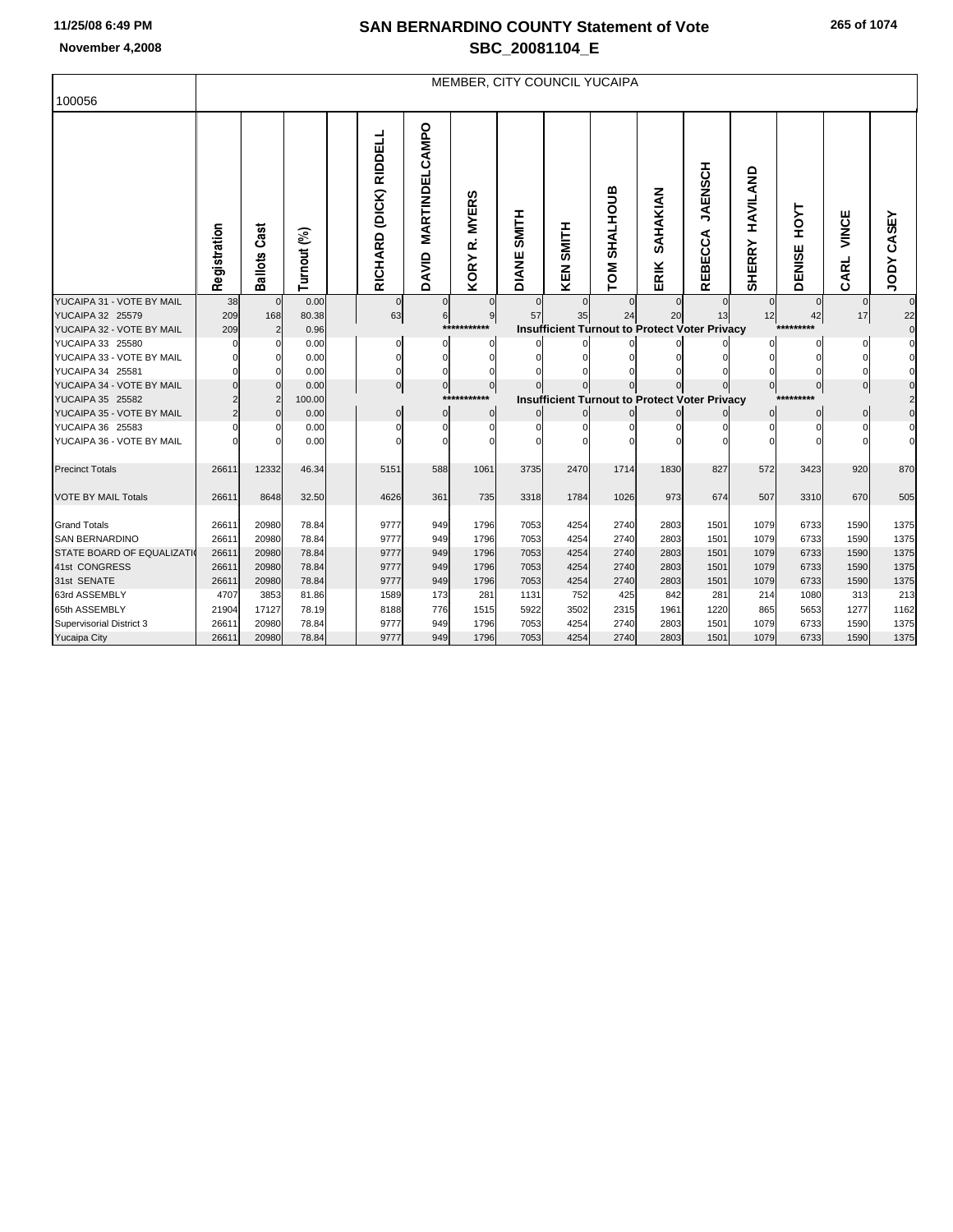|  | 266 of 1074 |  |
|--|-------------|--|
|--|-------------|--|

|                                                      | MEMBER, CITY COUNCIL YUCAIPA |                        |                |  |                   |                        |                            |                      |               |                  |                         |                                                      |                             |                         |                         |                            |
|------------------------------------------------------|------------------------------|------------------------|----------------|--|-------------------|------------------------|----------------------------|----------------------|---------------|------------------|-------------------------|------------------------------------------------------|-----------------------------|-------------------------|-------------------------|----------------------------|
| 100056                                               |                              |                        |                |  |                   |                        |                            |                      |               |                  |                         |                                                      |                             |                         |                         |                            |
|                                                      | Registration                 | Cast<br><b>Ballots</b> | E<br>Turnout   |  | COLEMAN<br>ROBERT | <b>BOUZOS</b><br>PETER |                            |                      |               |                  |                         |                                                      |                             |                         |                         |                            |
| <b>YUCAIPA 1 25548</b>                               | 1141                         | 570                    | 49.96          |  | 106               | 29                     | $\overline{0}$             | $\mathbf 0$          | 0             | $\mathbf 0$      | $\mathbf 0$             | $\mathbf 0$                                          | $\overline{0}$              | $\mathbf 0$             | 0                       |                            |
| YUCAIPA 1 - VOTE BY MAIL<br><b>YUCAIPA 2 25549</b>   | 1141<br>1734                 | 325<br>857             | 28.48<br>49.42 |  | 58<br>155         | 20<br>32               | 0<br>$\overline{0}$        | $\Omega$<br>0        | $\Omega$<br>0 | 0<br>$\mathbf 0$ | $\Omega$<br>$\pmb{0}$   | $\Omega$<br>$\pmb{0}$                                | $\Omega$<br>$\mathbf 0$     | $\Omega$<br>$\mathbf 0$ | $\mathbf 0$<br>0        | $\pmb{0}$<br>$\pmb{0}$     |
| YUCAIPA 2 - VOTE BY MAIL                             | 1734                         | 632                    | 36.45          |  | 131               | 22                     | 0                          | 0                    | 0             | 0                | 0                       | 0                                                    | $\Omega$                    | 0                       | 0                       |                            |
| YUCAIPA 3 25550                                      | 1117                         | 528                    | 47.27          |  | 94                | 19                     | 0                          | 0                    | 0             | 0                | 0                       | 0                                                    | 0                           | 0                       | 0                       | 0                          |
| YUCAIPA 3 - VOTE BY MAIL<br><b>YUCAIPA 4 25551</b>   | 1117<br>1231                 | 416<br>545             | 37.24<br>44.27 |  | 55<br>132         | 13<br>14               | $\Omega$<br>0              | $\Omega$<br>$\Omega$ | 0<br>$\Omega$ | 0<br>0           | $\Omega$<br>$\Omega$    | $\Omega$<br>$\Omega$                                 | $\Omega$<br>$\Omega$        | $\Omega$<br>$\Omega$    | $\Omega$<br>$\mathbf 0$ | $\Omega$<br>$\mathbf 0$    |
| YUCAIPA 4 - VOTE BY MAIL                             | 1231                         | 509                    | 41.35          |  | 99                | 16                     | $\mathbf 0$                | $\Omega$             | $\Omega$      | $\Omega$         | $\Omega$                | $\Omega$                                             | $\Omega$                    | $\Omega$                | $\mathbf 0$             | $\mathbf 0$                |
| <b>YUCAIPA 5 25552</b>                               | 1034                         | 463                    | 44.78          |  | 120               | 10                     | $\mathbf 0$                | 0                    | $\mathbf 0$   | $\mathbf 0$      | $\mathbf 0$             | $\mathbf 0$                                          | $\mathbf 0$                 | $\mathbf 0$             | 0                       | $\mathbf 0$                |
| YUCAIPA 5 - VOTE BY MAIL<br>YUCAIPA 6 25553          | 1034<br>1270                 | 357<br>537             | 34.53<br>42.28 |  | 59<br>133         | 0<br>12                | 0<br>0                     | 0<br>0               | 0<br>0        | 0<br>0           | 0<br>0                  | 0<br>$\Omega$                                        | 0<br>0                      | 0<br>0                  | 0<br>0                  | 0                          |
| YUCAIPA 6 - VOTE BY MAIL                             | 1270                         | 533                    | 41.97          |  | 120               | 11                     | 0                          | $\Omega$             | 0             | 0                | $\Omega$                | $\Omega$                                             | $\Omega$                    | $\Omega$                | $\Omega$                | 0                          |
| <b>YUCAIPA 7 25554</b>                               | 1157                         | 563                    | 48.66          |  | 121               | 28                     | $\mathbf 0$                | $\mathbf 0$          | $\Omega$      | $\mathbf 0$      | $\mathbf{0}$            | $\mathbf 0$                                          | $\Omega$                    | $\Omega$                | $\mathbf 0$             | 0                          |
| YUCAIPA 7 - VOTE BY MAIL<br><b>YUCAIPA 8 25555</b>   | 1157<br>611                  | 343<br>253             | 29.65<br>41.41 |  | 69<br>55          | 12<br>12               | 0<br>$\mathbf 0$           | $\Omega$<br>0        | $\Omega$<br>0 | 0<br>$\mathbf 0$ | $\Omega$<br>$\mathbf 0$ | $\Omega$<br>$\mathbf 0$                              | $\Omega$<br>$\mathbf 0$     | $\Omega$<br>$\mathbf 0$ | $\mathbf 0$<br>$\bf{0}$ | $\mathbf 0$<br>$\mathbf 0$ |
| YUCAIPA 8 - VOTE BY MAIL                             | 611                          | 251                    | 41.08          |  | 56                | 10                     | 0                          | 0                    | 0             | 0                | 0                       | 0                                                    | 0                           | 0                       | 0                       |                            |
| YUCAIPA 9 25556                                      | 930                          | 362                    | 38.92          |  | 71                | 14                     | 0                          | 0                    | 0             | 0                | 0                       | 0                                                    | 0                           | 0                       | 0                       | 0                          |
| YUCAIPA 9 - VOTE BY MAIL<br>YUCAIPA 10 25557         | 930<br>1127                  | 265<br>499             | 28.49<br>44.28 |  | 26<br>111         | 5<br>37                | $\Omega$<br>0              | $\Omega$<br>$\Omega$ | 0<br>$\Omega$ | 0<br>0           | $\Omega$<br>$\Omega$    | $\Omega$<br>$\Omega$                                 | $\Omega$<br>$\Omega$        | $\Omega$<br>$\Omega$    | $\Omega$<br>$\mathbf 0$ | $\Omega$<br>$\mathbf 0$    |
| YUCAIPA 10 - VOTE BY MAIL                            | 1127                         | 324                    | 28.75          |  | 71                | 18                     | $\mathbf 0$                | $\Omega$             | $\Omega$      | $\Omega$         | $\Omega$                | $\Omega$                                             | $\Omega$                    | $\Omega$                | $\mathbf 0$             | $\mathbf 0$                |
| YUCAIPA 11 25558                                     | 1319                         | 663                    | 50.27          |  | 87                | 29                     | $\mathbf 0$                | 0                    | 0             | $\mathbf 0$      | $\mathbf 0$             | $\mathbf 0$                                          | $\mathbf 0$                 | $\mathbf 0$             | 0                       | $\mathbf 0$                |
| YUCAIPA 11 - VOTE BY MAIL<br>YUCAIPA 12 25559        | 1319<br>1256                 | 323<br>542             | 24.49<br>43.15 |  | 65<br>100         | 6<br>31                | 0<br>0                     | 0<br>0               | 0<br>0        | 0<br>0           | 0<br>0                  | 0<br>$\Omega$                                        | 0<br>0                      | 0<br>0                  | 0<br>0                  | 0                          |
| YUCAIPA 12 - VOTE BY MAIL                            | 1256                         | 447                    | 35.59          |  | 65                | 23                     | 0                          | $\Omega$             | 0             | $\Omega$         | $\Omega$                | $\Omega$                                             | $\Omega$                    | $\Omega$                | $\Omega$                | 0                          |
| YUCAIPA 13 25560                                     | 882                          | 438                    | 49.66          |  | 82                | 29                     | $\mathbf 0$                | $\Omega$             | $\Omega$      | $\mathbf 0$      | 0                       | $\Omega$                                             | $\Omega$                    | $\Omega$                | $\mathbf 0$             | 0                          |
| YUCAIPA 13 - VOTE BY MAIL<br>YUCAIPA 14 25561        | 882<br>1149                  | 250<br>508             | 28.34<br>44.21 |  | 40<br>94          | 11<br>25               | 0<br>$\mathbf 0$           | $\Omega$<br>0        | $\Omega$<br>0 | 0<br>$\mathbf 0$ | $\Omega$<br>$\mathbf 0$ | $\Omega$<br>$\mathbf 0$                              | $\Omega$<br>$\mathbf 0$     | $\Omega$<br>$\mathbf 0$ | $\mathbf 0$<br>$\bf{0}$ | $\mathbf 0$<br>$\mathbf 0$ |
| YUCAIPA 14 - VOTE BY MAIL                            | 1149                         | 343                    | 29.85          |  | 60                | 16                     | 0                          | 0                    | 0             | 0                | 0                       | 0                                                    | 0                           | 0                       | 0                       |                            |
| YUCAIPA 15 25562<br>YUCAIPA 15 - VOTE BY MAIL        | 988                          | 417                    | 42.21          |  | 92                | 22                     | 0<br>$\Omega$              | 0<br>$\Omega$        | 0<br>$\Omega$ | 0                | 0<br>$\Omega$           | 0<br>$\Omega$                                        | 0<br>$\Omega$               | 0<br>$\Omega$           | 0<br>$\Omega$           | 0                          |
| YUCAIPA 16 25563                                     | 988<br>1375                  | 304<br>563             | 30.77<br>40.95 |  | 50<br>131         | 14<br>21               | $\Omega$                   | $\Omega$             | $\Omega$      | 0<br>0           | $\Omega$                | $\Omega$                                             | $\Omega$                    | $\Omega$                | $\mathbf 0$             | 0<br>0                     |
| YUCAIPA 16 - VOTE BY MAIL                            | 1375                         | 412                    | 29.96          |  | 87                | 21                     | $\Omega$                   | $\Omega$             | 0             | 0                | $\Omega$                | $\Omega$                                             | $\Omega$                    | $\Omega$                | $\Omega$                | $\mathbf 0$                |
| YUCAIPA 17 25564                                     | 1102<br>1102                 | 581                    | 52.72          |  | 130<br>110        | 24<br>9                | $\overline{0}$<br>$\Omega$ | 0<br>0               | 0<br>0        | $\mathbf 0$<br>0 | $\mathbf 0$<br>$\Omega$ | $\mathbf 0$<br>$\Omega$                              | $\mathbf 0$<br>$\mathbf{0}$ | 0<br>0                  | 0<br>0                  | $\mathbf 0$<br>$\mathbf 0$ |
| YUCAIPA 17 - VOTE BY MAIL<br>YUCAIPA 18 25565        | 898                          | 406<br>824             | 36.84<br>91.76 |  | 158               | 39                     | 0                          |                      |               |                  |                         |                                                      |                             |                         |                         |                            |
| YUCAIPA 18 - VOTE BY MAIL                            | 898                          | 235                    | 26.17          |  | 32                | 11                     | 0                          | 0                    | n             | n                | U                       | O                                                    | O                           |                         |                         |                            |
| YUCAIPA 19 25566<br>YUCAIPA 19 - VOTE BY MAIL        | 1119<br>1119                 | 142<br>272             | 12.69<br>24.31 |  | 23<br>50          | 9<br>24                | $\Omega$<br>$\Omega$       | $\Omega$<br>$\Omega$ | 0<br>$\Omega$ | 0<br>$\Omega$    | $\Omega$<br>$\Omega$    | $\Omega$<br>$\Omega$                                 | $\Omega$<br>$\Omega$        | $\Omega$<br>$\Omega$    | $\Omega$<br>$\Omega$    | 0                          |
| <b>YUCAIPA 20 25567</b>                              | 1160                         | 578                    | 49.83          |  | 106               | 17                     | $\Omega$                   | $\mathbf 0$          | $\Omega$      | $\Omega$         | $\Omega$                | $\Omega$                                             | $\Omega$                    | $\Omega$                | $\mathbf 0$             |                            |
| YUCAIPA 20 - VOTE BY MAIL                            | 1160                         | 372                    | 32.07          |  | 81                | 5                      | 0                          | 0                    | 0             | 0                | 0                       | 0                                                    | 0                           | 0                       | 0                       |                            |
| YUCAIPA 21 25568<br>YUCAIPA 21 - VOTE BY MAIL        | 1188<br>1188                 | 483<br>520             | 40.66<br>43.77 |  | 105<br>118        | 18<br>10               | $\Omega$<br>0              | 0                    |               | 0                |                         | 0                                                    |                             |                         |                         |                            |
| YUCAIPA 22 25569                                     | 626                          | 292                    | 46.65          |  | 59                | 9                      | $\Omega$                   | 0                    |               | 0                | $\Omega$                | $\Omega$                                             | $\Omega$                    | $\Omega$                | $\Omega$                |                            |
| YUCAIPA 22 - VOTE BY MAIL                            | 626                          | 185                    | 29.55          |  | 33                | 6                      | $\Omega$                   | 0                    | U             |                  | $\Omega$                | $\Omega$                                             | $\Omega$                    | $\Omega$                | $\Omega$                |                            |
| YUCAIPA 23 25570<br>YUCAIPA 23 - VOTE BY MAIL        | 1173<br>1173                 | 568<br>402             | 48.42<br>34.27 |  | 134<br>91         | 16<br>18               | $\Omega$<br>0              | $\mathbf 0$<br>0     | $\Omega$<br>0 | 0<br>n           | $\Omega$                | $\Omega$<br>0                                        | $\Omega$                    | $\mathbf 0$             | $\mathbf 0$             |                            |
| YUCAIPA 24 25571                                     |                              | 0                      | 0.00           |  | 0                 | $\mathbf{0}$           | 0                          | 0                    |               |                  |                         |                                                      |                             |                         |                         |                            |
| YUCAIPA 24 - VOTE BY MAIL                            |                              | $\Omega$               | 0.00           |  |                   | $\mathbf 0$            | O                          |                      |               |                  |                         |                                                      |                             |                         |                         |                            |
| <b>YUCAIPA 25 25572</b><br>YUCAIPA 25 - VOTE BY MAIL | 738<br>738                   | 341<br>220             | 46.21<br>29.81 |  | 76<br>44          | 17<br>4                | $\Omega$<br>$\Omega$       | 0<br>$\Omega$        | U             | U                | $\Omega$                | $\Omega$<br>$\Omega$                                 | $\Omega$                    | $\Omega$                | $\Omega$<br>$\Omega$    |                            |
| YUCAIPA 26 25573                                     | $\Omega$                     | 0                      | 0.00           |  | $\Omega$          | $\overline{0}$         | $\Omega$                   | $\Omega$             | 0             | 0                | $\Omega$                | $\Omega$                                             | $\Omega$                    | $\Omega$                | $\mathbf 0$             |                            |
| YUCAIPA 26 - VOTE BY MAIL                            | O                            | 0                      | 0.00           |  | 0                 | 0                      | 0                          | 0                    | 0             |                  |                         | 0                                                    | 0                           | 0                       | 0                       |                            |
| YUCAIPA 27 25574<br>YUCAIPA 27 - VOTE BY MAIL        | 18<br>18                     | 8<br>0                 | 44.44<br>0.00  |  |                   | 0<br>O                 | 0                          |                      |               |                  |                         |                                                      |                             |                         | 0<br>$\Omega$           |                            |
| <b>YUCAIPA 28 25575</b>                              | 15                           | 14                     | 93.33          |  | 3                 | $\Omega$               | $\Omega$                   |                      |               |                  |                         |                                                      |                             | 0                       | $\overline{0}$          |                            |
| YUCAIPA 28 - VOTE BY MAIL                            | 15                           | $\Omega$               | 0.00           |  | 이                 | $\overline{0}$         | $\overline{0}$             |                      |               |                  |                         |                                                      |                             | $\pmb{0}$               | $\overline{0}$          | 0                          |
| YUCAIPA 29 25576<br>YUCAIPA 29 - VOTE BY MAIL        |                              | $\overline{4}$<br>0    | 100.00<br>0.00 |  | 0                 | $\overline{0}$         | ***********<br>0           |                      |               |                  |                         | <b>Insufficient Turnout to Protect Voter Privacy</b> | 0                           | *********<br>0          | 0                       | 0                          |
| YUCAIPA 30 25577                                     |                              | 0                      | 0.00           |  | 0                 | $\mathbf{0}$           | $\mathbf{0}$               | 0                    | 0             | 0                | 0                       | 0                                                    | 0                           | 0                       | 0                       |                            |
| YUCAIPA 30 - VOTE BY MAIL                            |                              |                        | 0.00           |  |                   | $\mathbf{0}$           | $\Omega$                   | 0                    | 0             | 0                | 0                       | 0                                                    | 0                           | $\Omega$                | 0                       | 0                          |
| YUCAIPA 31 25578                                     | 38                           | 19                     | 50.00          |  | $5 \mid$          | $\overline{0}$         | $\overline{0}$             | 0                    | 0             | $\pmb{0}$        | $\overline{0}$          | $\overline{0}$                                       | $\overline{0}$              | $\pmb{0}$               | $\overline{0}$          | $\pmb{0}$                  |